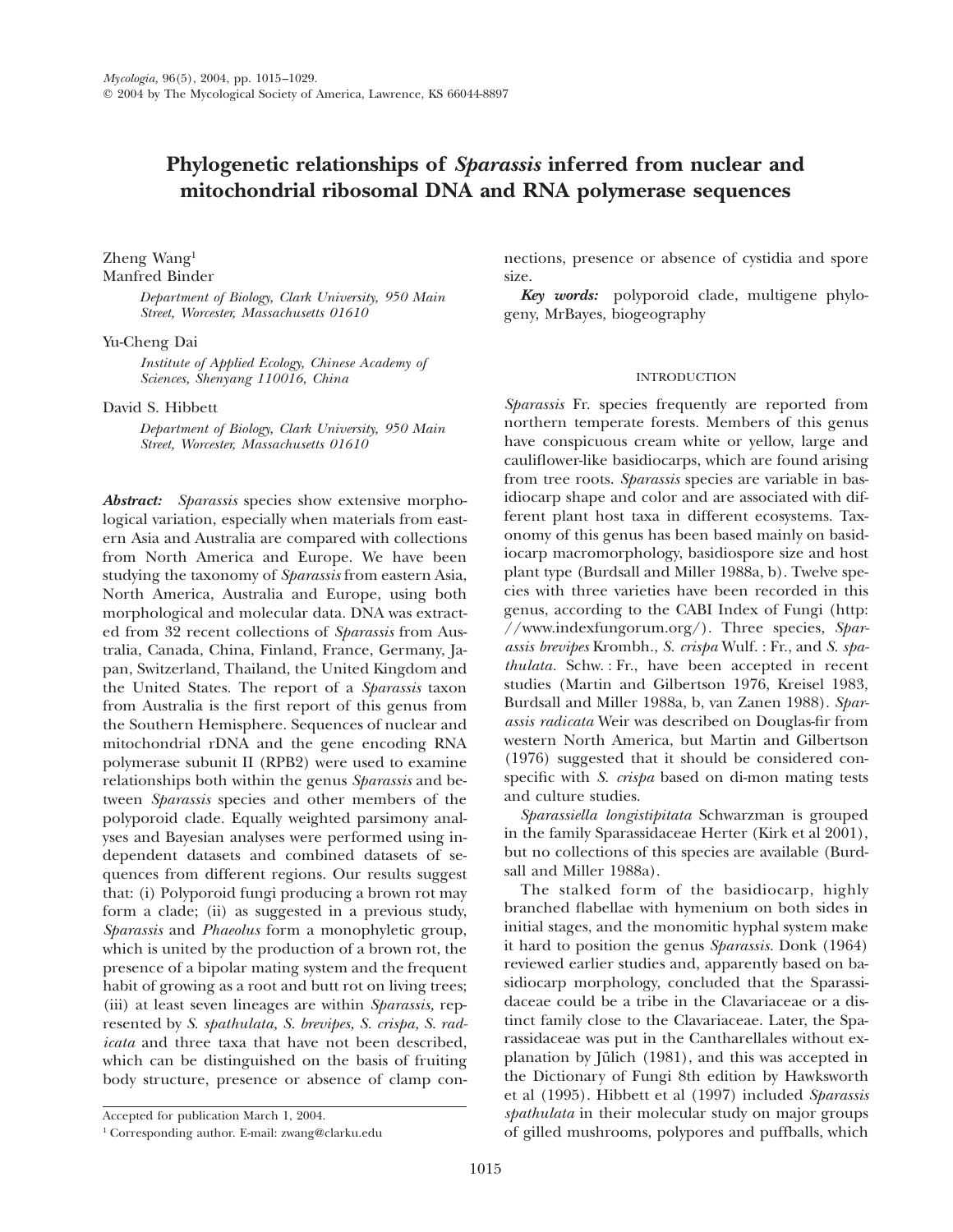was based on phylogenetic analyses of nuc-ssu and mt-ssu rDNA. *Sparassis* was resolved as the sister group of a clade including two polypores *Laetiporus sulphureus* (Bull. : Fr.) Murr. and *Phaeolus schweinitzii* (Fr.) Pat. (Hibbett et al 1997). The position of *Sparassis* in the polyporoid clade was supported in other studies (Hibbett and Donoghue 2001), and that placement is accepted in the Dictionary of Fungi 9th edition (Kirk et al 2001).

*Sparassis* species are known as brown-rot producers with a bipolar mating system (Weir 1917, Martin and Gilbertson 1976). By analyzing character correlations among wood-decay types, mating systems and host ranges in homobasidiomycetes, Hibbett and Donoghue (2001) did not support Gilbertson's hypothesis of a correlation between production of a brown rot and possession of a bipolar mating system. They inferred that brown-rot fungi are not monophyletic in the polyporoid clade and that the pattern of transformations between different wood-decay types is complicated. Two strongly supported groups of genera—one of them is *Laetiporus*-*Phaeolus*-*Sparassis* were united by the production of brown rot on the butt or root of living or dead trees and a bipolar mating system (Hibbett and Donoghue 2001). More genes, including partial nuclear gene sequences coding for the second largest subunit of RNA polymerase II (RPB2), were used in this study to test the relationships among *Sparassis* and other brown-rot polypores. Genes that encode the subunits of nuclear RNA polymerase, especially RPB1 and RPB2, are promising phylogenetic markers in fungal systematics (Liu et al 1999, Matheny et al 2002).

*Sparassis crispa* has been reported in Asia from Japan to the Tibet highland in western China (Imazeki et al 1988, Teng 1995, Mao et al 1993). In many aspects, Asian ''*S. crispa*'' resembles *S. radicata* Weir from western North America more than ''*S. crispa*'' from eastern North America and Europe. The relationship between Asian and North American floras has been discussed for many years among botanists and mycologists (Mueller et al 2001). Early fungal biogeographic studies were based on specimens and descriptions in the literature. These studies were limited by the high degree of morphological variation of macrofungi, the existence of huge unexplored areas in eastern Asia and inconsistent applications of morphological species concepts. Several distribution patterns, such as eastern Asia-eastern North America disjuncts, eastern North America-western North America disjuncts or eastern Asia-western North America disjuncts, had been suggested by studies of vascular plants, bryophytes and lichens (Redhead 1989, Zang 1992, Wu and Mueller 1997, Wen 1999, Wu et al 2000, Mueller et al 2001). Molecular phylogenetic hypotheses coupled with information from morphological studies are becoming key to assessing species concepts and biogeographic relationships in fungi (Hibbett et al 1998, Mueller et al 2001). For example, Wu et al (2000) and Mueller et al (2001) tested the distribution pattern of species of *Armillaria, Suillus* and *Xerula* from eastern Asia and North America based on ITS sequences. Given that the ITS sequences can be too variable to be aligned across distantly related taxa, combined data from lsu-rDNA, ITS and partial RPB2 genes were used in this study to resolve the distribution pattern of *Sparassis* species.

#### MATERIALS AND METHODS

*Specimens and morphological studies.*—Specimens used in this study and their GenBank accession numbers are given in TABLE I and TABLE II. Morphological descriptions are based on observations of fresh, dried or rehydrated specimens. Microscopic studies used squashed tissues and sections cut with a freezing microtome to a thickness of 15–20  $\mu$ m. Measurements were made under 1% Congo red in ammonium hydroxide using bright field (Olympus CH-2).

*Molecular techniques.*—DNA was isolated from dried fruiting bodies. Approximately 20–30 mg of tissue was ground in liquid nitrogen and extracted in  $600 \mu l$  of extraction buffer (1% SDS, 0.15 M NaCl, 50 mM EDTA) at 75 C for 1 h and purified with phenol-chloroform-isoamyl alcohol (25:24:1) and precipitated with 95% ethanol and 3M NaCl overnight. Crude DNA extracts were purified with GeneClean (Bio 101, La Jolla, California). Cleaned DNA samples were diluted with distilled water up to 500-fold for use as PCR templates.

Sequence data of *Sparassis* species were generated from six regions (TABLE I): (1) partial mitochondrial small subunit (mt-ssu) rDNA bounded by primers MS1and MS2 (White et al 1990), representing four species of *Sparassis* in seven isolates; (2) partial mitochondrial large subunit (mtlsu) bounded by primers ML5 and ML6 (White et al 1990), representing four species of *Sparassis* in five isolates; (3) nearly complete nuclear small subunit (nuc-ssu) rDNA bounded by primers PNS1 and NS8 (White et al 1990, Hibbett 1996), representing four species of *Sparassis* in 10 isolates; (4) partial nuclear large subunit (nuc-lsu) rDNA bounded by primers LR0R and LR5 (Vilgalys and Hester 1990), representing seven species of *Sparassis* in 29 isolates; (5) complete internal transcribed spacers 1 and 2 and the 5.8S rDNA (nuc-its rDNA) bounded by primers ITS4 and ITS5 (White et al 1990), representing seven species of *Sparassis* in 29 isolates; (6) partial gene encoding RNA polymerase subunit II (RPB2) bounded by primers RPB2-6F, 5"- TGG GGK WTG GTY TGY CCT GC-3", and RPB2-7R, 5"-CC CAT WGC YTG CTT MCC CAT-3" (http://faculty. washington.edu/benhall/), representing five species of *Sparassis* in 16 isolates. Additional data of other fungal materials were generated from these six regions or download-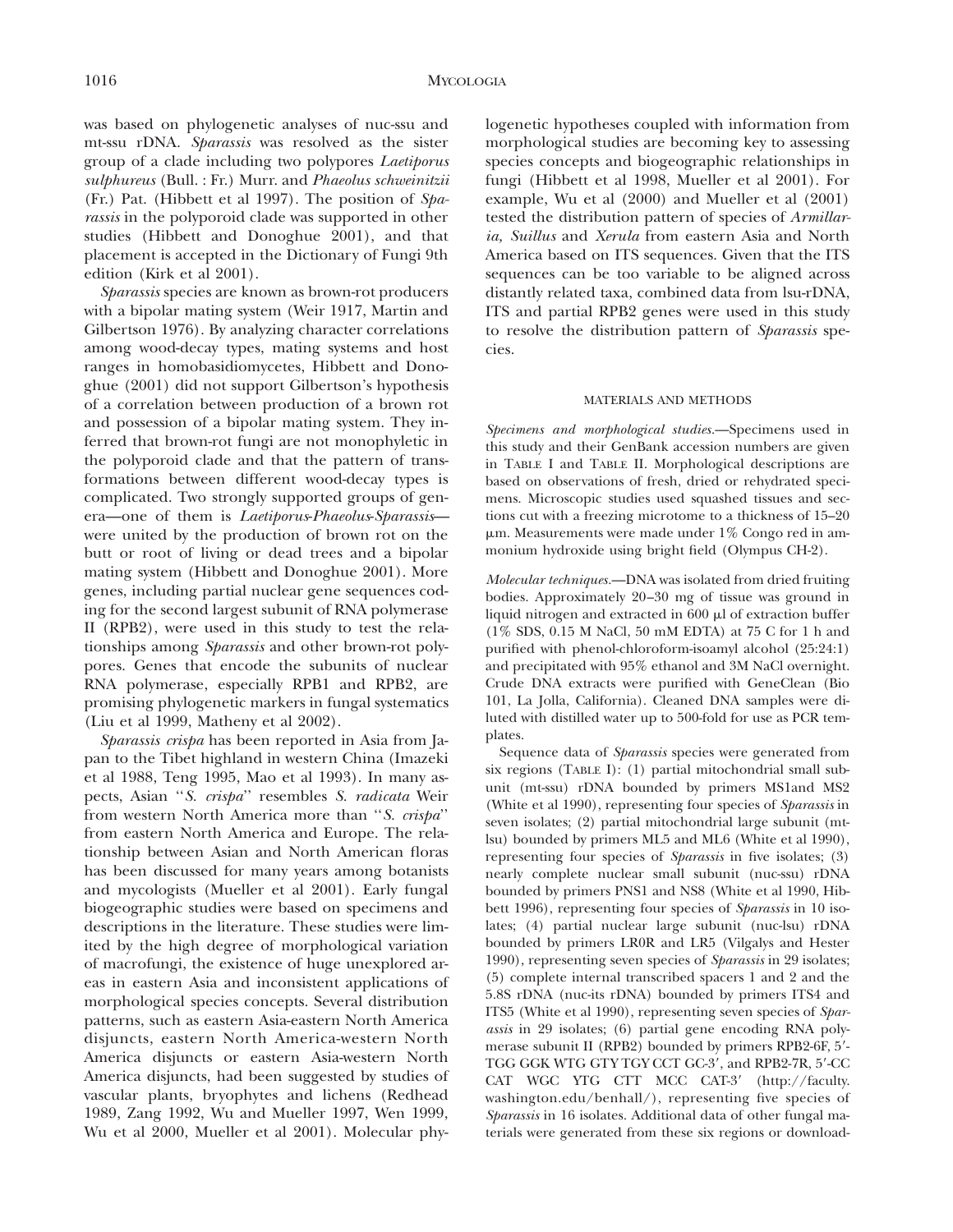|                    |                   |                                                                              |          |              | GenBank accessions (consult for isolate data) |          |                            |                  |
|--------------------|-------------------|------------------------------------------------------------------------------|----------|--------------|-----------------------------------------------|----------|----------------------------|------------------|
|                    |                   |                                                                              |          | r-DNA        |                                               | mt-rDNA  |                            |                  |
| Isolates           | Coll. No.         | Locality                                                                     | ssu      | $\mathbf{u}$ | its.                                          | ssu      | $\mathop{\rm su}\nolimits$ | RPB <sub>2</sub> |
| Sparassis brevipes |                   |                                                                              |          |              |                                               |          |                            |                  |
| GER22              | RB8/78            | <b>GERMANY</b>                                                               |          | AY218401     | AY218439                                      |          |                            |                  |
| GER24              | ILKKA-96-1044     | <b>GERMANY</b>                                                               | AY218381 | AY218403     | AY218441                                      |          | AY218464                   | AY218543         |
| S. cf. cripa       |                   |                                                                              |          |              |                                               |          |                            |                  |
| <b>CHN1</b>        | <b>YCDA12145</b>  | <b>CHINA</b>                                                                 | AY218373 | AY218385     | AY218423                                      | AY218451 | AY218458                   | AY218530         |
| CHN <sub>2</sub>   | <b>YCDA12470</b>  | <b>CHINA</b>                                                                 | AY218374 | AY218386     | AY218424                                      | AY218452 | AY218459                   | AY218531         |
| CHN13              | <b>HMAS30269</b>  | <b>CHINA</b>                                                                 |          |              | AY218433                                      |          |                            |                  |
| CHN14              | <b>HMAS30270</b>  | <b>CHINA</b>                                                                 |          |              | AY218434                                      |          |                            |                  |
| CHN17              | <b>HMAS60590</b>  |                                                                              |          | AY218397     | AY218435                                      |          | AY218463                   | AY218539         |
| CHN19              | <b>HKAS15728</b>  | $\begin{array}{ll} \text{CHINA} \\ \text{CHINA} \\ \text{CHINA} \end{array}$ |          | AY218398     | AY218436                                      |          |                            | AY218540         |
| CHN <sub>20</sub>  | <b>HKAS32363</b>  |                                                                              |          | AY218399     | AY218437                                      |          |                            | AY218541         |
| CHN <sub>21</sub>  | <b>HKAS17477</b>  | <b>CHINA</b>                                                                 |          | AY218400     | AY218438                                      |          |                            | AY218542         |
| JAP34              | FFPRI(?)          | <b>JAPAN</b>                                                                 |          | AY218412     |                                               |          |                            |                  |
| S. crispa          |                   |                                                                              |          |              |                                               |          |                            |                  |
| FIN <sub>3</sub>   | <b>YCDA12637</b>  | <b>HNLAND</b>                                                                |          | AY218387     | AY218425                                      |          |                            | AY218532         |
| FIN4               | <b>SAVOLAINEN</b> | <b>LAND</b><br>ENI                                                           | AY218375 | AY218388     | AY218426                                      |          |                            | AY218533         |
| <b>FRA5</b>        | ILKKA94-1587      | <b>FRANCE</b>                                                                | AY218376 | AY218389     | AY218427                                      |          |                            | AY218534         |
| <b>SWE6</b>        | ILKKA88-2036      | <b>SWEDEN</b>                                                                |          | AY218390     |                                               |          |                            |                  |
| AME9               | ZW-Claru003       | <b>USA/MA</b>                                                                | AY218379 | AY218393     | AY218430                                      | AY218455 | AY218462                   | AY218537         |
| ENG10              | <b>BMS2857</b>    | <b>ENGLAND</b>                                                               |          | AY218394     | AY218431                                      |          |                            |                  |
| GER23              | RB9/6/87          | <b>GERMANY</b>                                                               |          | AY218402     | AY218440                                      |          |                            |                  |
| GER25              | DORISLABER        | <b>GERMANY</b>                                                               |          | AY218404     | AY218442                                      |          |                            | AY218544         |
| AME <sub>27</sub>  | <b>TENN45811</b>  | USA/WA                                                                       |          | AY218406     | AY218444                                      | AY218457 |                            |                  |
| AME <sub>28</sub>  | <b>TENN44575</b>  | USA/GA                                                                       |          | AY218407     | AY218445                                      |          |                            |                  |
| AME32              | <b>TENN50232</b>  | USA/TN                                                                       |          | AY218410     | AY218449                                      |          |                            |                  |
| AME <sub>33</sub>  | <b>TENN52558</b>  | USA/WA                                                                       |          | AY218411     | AY218450                                      |          |                            |                  |
| AME <sub>29</sub>  | TENN56253         | USA/CA                                                                       |          | AY218408     | AY218446                                      |          |                            |                  |
| S. radicata        |                   |                                                                              |          |              |                                               |          |                            |                  |
| CAN <sub>26</sub>  | UBC-F12464        | CANADA                                                                       |          | AY218405     | AY218443                                      | AY218456 |                            |                  |
| S. spathulata      |                   |                                                                              |          |              |                                               |          |                            |                  |
| AMIE7              | ZW-Claru001       | USA/MA                                                                       | AY218377 | AY218391     | AY218428                                      | AY218453 | AY218460                   | AY218535         |
| <b>AMIE8</b>       | ZW-Claru002       | <b>HN/VSN</b>                                                                | AY218378 | AY218392     | AY218429                                      | AY218454 | AY218461                   | AY218536         |
| AME11              | ZW-Claru004       | USA/MA                                                                       | AY218380 | AY218395     | AY218432                                      |          |                            | AY218538         |
| JAP12              | <b>CUP-JA1385</b> | $\mathbb R$                                                                  |          | AY218396     |                                               |          |                            |                  |
| AME <sub>30</sub>  | <b>TENN51767</b>  | USA/SC                                                                       |          |              | AY218447                                      |          |                            |                  |
| S. sp. THAI        | DEDesjardin7410   | <b>THAILAND</b>                                                              |          | AY256890     | AY256891                                      |          |                            | AY256892         |
| S. sp. AUS31       | <b>TENN50289</b>  | <b>AUSTRALIA</b>                                                             | AY218382 | AY218409     | AY218448                                      |          |                            |                  |

TABLE I. Isolates of Sparassis species used in this study TABLE I. Isolates of *Sparassis* species used in this study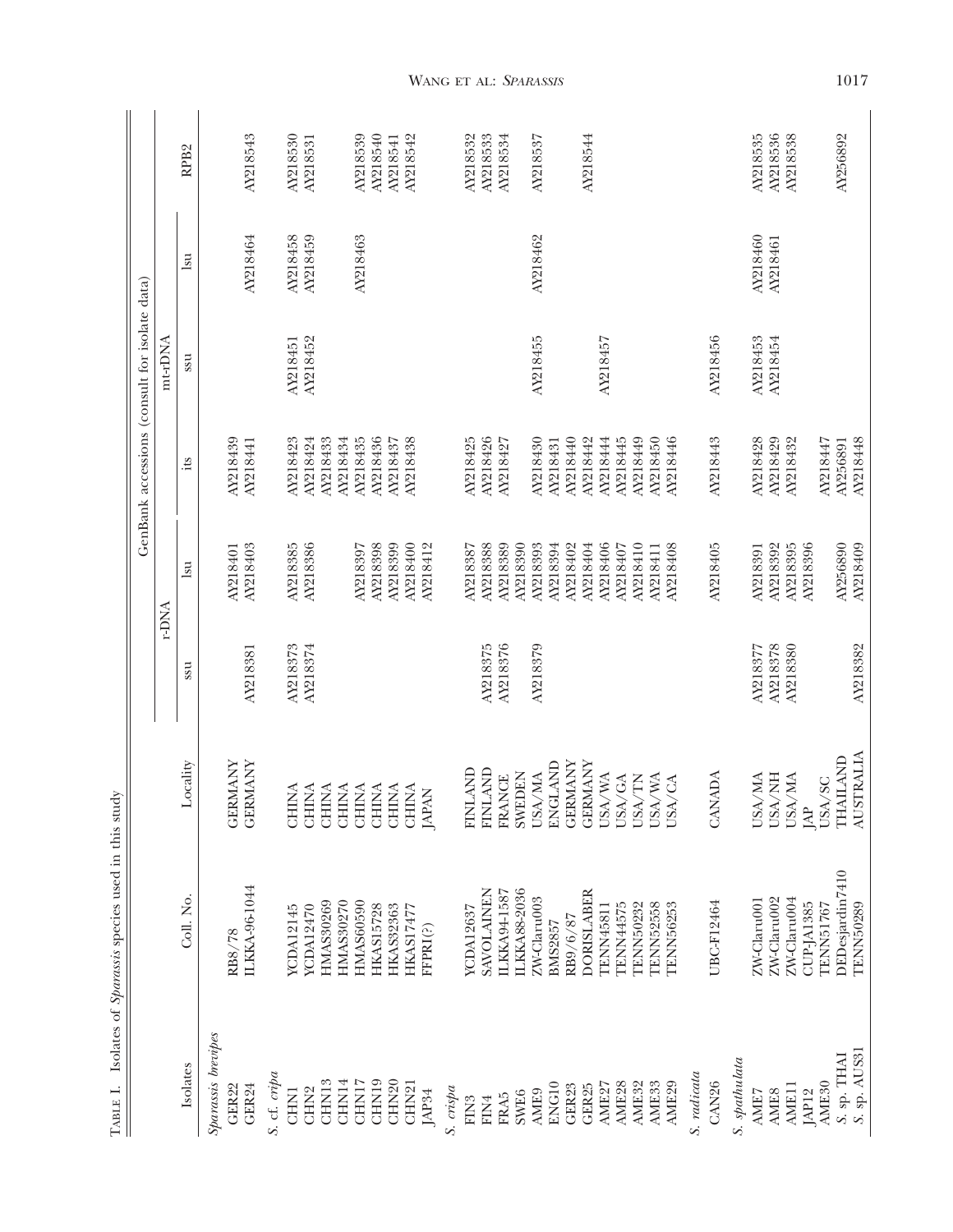TABLE II. Isolates of other fungi used in this study

|                              | GenBank accessions (consult for isolate data) |          |           |          |          |            |  |
|------------------------------|-----------------------------------------------|----------|-----------|----------|----------|------------|--|
| Species                      | 18s-rDNA                                      | LR0R-LR5 | ITS1-ITS4 | MS1-MS2  | ML5-ML6  | RPB2/6.3-7 |  |
| Agaricus bisporus            | AJ012396                                      | U11910   |           |          |          | AF107785   |  |
| Albatrellus fletti           | AF518569                                      | AF518596 |           |          | AD001540 | AY218465   |  |
| Albatrellus skamanius        | AF287829                                      | AF393044 |           | AF287817 | AD001542 | AY218466   |  |
| Albatrellus syringae         | AF026632                                      | AF393045 |           | AF026674 | AD001543 | AY218467   |  |
| Amanita muscaria             | AF026631                                      | AF042643 |           | AF026673 | AD001549 | AY218468   |  |
| Amylostereum laevigatum      | AF334901                                      | AF287843 |           | AF334871 | AF393088 | AY218469   |  |
| Antrodia carbonica           | AF026570                                      | AF287844 |           | U27023   | AF393089 | AY218470   |  |
| Auriporia aurea              | AF334903                                      | AF287846 |           | AF334873 | AF393091 | AY218471   |  |
| Auriscalpium vulgare         | AF026581                                      | AF287847 |           | U27024   | AF393092 | AY218472   |  |
| <b>Boletus</b> satanas       | M94337                                        | AF071528 |           | M91009   | AD001566 | AY218473   |  |
| Botryobasidium isabellinum   | AF026610                                      | AF393047 |           | AF393083 | AF393097 | AY218475   |  |
| Ceriporia purpurea           | AF026594                                      | AF287852 |           | U27029   | AF393100 | AY218476   |  |
| Chondrostereum purpureum     | AF082851                                      | AF518607 |           | AF518672 | AF518704 | AY218477   |  |
| Coltricia perennis           | AF026583                                      | AF287854 |           | U27028   | AF393103 | AY218526   |  |
| Coniophora arida             | AY293123                                      | AF098375 |           | AF518674 |          | AY218478   |  |
| Dacrymyces chrysospermus     | L22257                                        | AF287855 |           | AF026642 | AF393106 | AY218480   |  |
| Dentocorticium sulphurellum  | AF026604                                      | AF393055 |           | AF026647 | AF393111 | AY218481   |  |
| Echinodontium tinctorium     | AF026578                                      | AF393056 |           | U27035   | AF393112 | AY218482   |  |
| Entoloma strictius           | AF287832                                      | AF393057 |           | AF287820 | AF393113 | AY218483   |  |
| Fomitopsis pinicola          | AF026599                                      | AF287858 |           | U27038   | AF393115 | AY218484   |  |
| Ganoderma australe           | AF026629                                      | X78780   |           | AF026672 | AF393116 | AY218485   |  |
| Gautieria otthii             | AF393043                                      | AF336249 |           | AF393085 | AF393117 | AY218486   |  |
| Grifola frondosa             | AY218383                                      | AY218413 | AY218415  |          |          | AY218521   |  |
| Heliocybe sulcata            | AF334915                                      | AF518619 |           | AF334881 |          | AY218487   |  |
| Heterobasidion annosum       | AF026576                                      | AF139949 |           | U27042   | AD001593 | AY218488   |  |
| Hydnum repandum              | AF026641                                      | AJ279576 |           | AF026683 | AF393124 | AY218489   |  |
| Hyphodontia alutaria         | AF026615                                      | AF393061 |           | AF026660 | AF393125 | AY218490   |  |
| Laeticorticium roseocarneum  | AF334910                                      | AF393053 |           | AF334875 | AF393109 | AY218491   |  |
| Laetiporus sulphureus        | AY218384                                      | AY218414 | AY218417  |          |          | AY218522   |  |
| Lentinula lateritia          | AF026596                                      | AF287872 |           | U27047   |          | AY218492   |  |
| Lentinus tigrinus            | U59080                                        | AF518627 | AY218419  | U27050   |          | AY218493   |  |
| Lycoperdon sp.               | AF026619                                      | AF287873 |           | AF026663 | AF393131 | AY218495   |  |
| Meripilus giganteus          | U59082                                        | AF287874 |           | U27053   |          | AY218496   |  |
| Neolentiporus maculatissimus | AF334921                                      | AF518632 |           | AF334884 |          | AY218497   |  |
| Nia vibrissa                 | AF334754                                      | AF334750 |           | AF334753 | AF334748 | AY218498   |  |
| Oligoporus lacteus           | AY293152                                      | AY293205 |           | AY293241 | AY293267 | AY218510   |  |
| Oligoporus rennyi            | AF334922                                      | AF287876 | AY218416  | AF334885 | AF393132 | AY218499   |  |
| Peniophora nuda              | AF026586                                      | AF287880 |           | U27063   | AF393134 | AY218500   |  |
| Phaeolus schweinitzii        | AF026598                                      | AF287882 | AY218422  | U27066   |          | AY218501   |  |
| Phlebia radiata              | AF026606                                      | AF287885 |           | AF026649 | AF393136 | AY218502   |  |
| Pleurotus ostreatus          | U23544                                        | U04160   |           | U27064   | AF393137 | AY218504   |  |
| Plicaturopsis crispa         | AY293148                                      | AY293203 | AY218421  | AY293239 | AY293266 | AY218505   |  |
| Polyporus squamosus          | AF026573                                      | AF393069 | AY218418  | U27068   | AF393142 | AY218508   |  |
| Pycnoporellus fulgens        | AF518587                                      | AF518643 |           | AF518690 |          | AY218527   |  |
| Russula compacta             | AF026582                                      | AF287888 |           | U27074   | AF393148 | AY218514   |  |
| Sarcodon imbricatus          | AY293157                                      | AF518646 |           | AF518693 |          | AY218528   |  |
| Schizophyllum commune        | X54865                                        | AF334751 |           | AF069639 | AF334747 | AY218515   |  |
| Scytinostroma alutum         | AF026607                                      | AF393075 |           | AF026650 | AF393150 | AY218516   |  |
| Serpula himantioides         | AF518589                                      | AF518648 |           | AF518694 |          | AY218517   |  |
| Sistotrema eximum            | AF334935                                      | AF393076 |           | AF334891 | AF393151 | AY218518   |  |
| Sistotrema muscicola         | AF334936                                      | AF518649 |           | AF334892 |          | AY218519   |  |
| Stereum hirsutum             | AF026588                                      | AF393078 |           | U27076   | AF393153 | AY218520   |  |
| Suillus cavipes              | M90828                                        | AF071535 |           | M91016   | AD001641 | AY218523   |  |
| <i>Thelephora</i> sp.        | AF026627                                      | AF287890 |           | AF026670 | AD001646 | AY218529   |  |
| Typhula phacorrhiza          | AF026630                                      | AF393079 |           | AF026687 | AF393154 | AY218525   |  |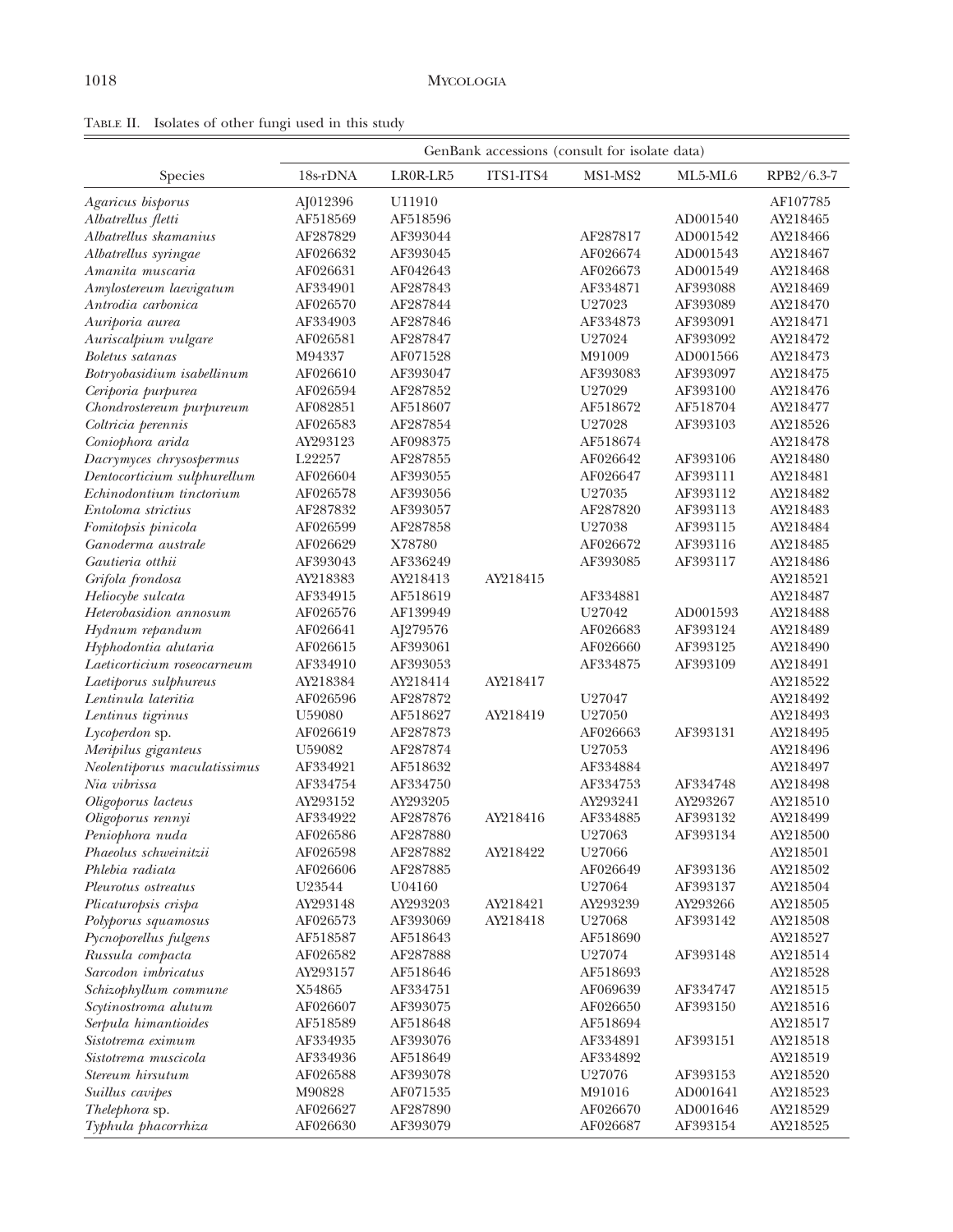ed from GenBank (TABLE II). Strain numbers of some isolates were provided in Binder and Hibbett (2002).

PCR reaction mixes (Promega Corp., Madison, Wisconsin) contained 2.5  $\mu$ L 10× PCR buffer, 5  $\mu$ M dNTP, 12.5 pM of each PCR primer and  $5 \mu L$  DNA in 25  $\mu L$ . The amplification program included 40 cycles of 94 C for 30s, 45 C for 30s, and 72 C for 1 min. PCR products were purified using GeneClean (Bio 101, Carlsbad, California) and sequenced using the ABI Prism BigDye-terminator cycle sequencing kit (Applied Biosystems, Foster City, California) according to the manufacturer's protocols. Primers used for sequencing were PNS1, NS19bc, NS19b, NS41, NS51, NS6, NS8, MS1, MS2, ML5, ML6, RPB2-6F, RPB2-6.3F, RPB2-7R, RPB2-7.1R, LR0R, LR3, LR3R, LR5, ITS4, and ITS5. Sequencing reactions were purified using Pellet Paint (Novagen, Madison, Wisconsin) and were run on an Applied Biosystems 377XL automated DNA sequencer. Sequences were edited with Sequencher version 3.1 (GeneCodes Corp., Ann Arbor, Michigan). Sequences generated in this study were submitted to GenBank (accession numbers AY218373– AY218547).

*Phylogenetic analyses.*—Two datasets were prepared, one for higher-level analyses (HLA) and one for lower-level analyses (LLA). The datasets for the HLA included sequences from five genes: mt-ssu rDNA (68 isolates), mt-lsu rDNA (59 isolates), nuc-ssu rDNA (72 isolates), nuc-lsu rDNA (72 isolates) and RPB2 (71 isolates). HLA were intended to resolve the placement of *Sparassis* among 61 homobasidiomycete genera (TABLE I and TABLE II). The datasets for the LLA included sequences from three genes nuc-lsu (36 isolates), ITS (37 isolates) and RPB2 (24 isolates). LLA were intended to resolve the relationships among *Sparassis* species (TA-BLE I and TABLE II). Sequences of nuc-rDNA and mt-rDNA were aligned by eye in the data editor of PAUP\* 4.0b (Swofford 1999). Sequences of RPB2 were translated into amino acid sequences and aligned by eye in Sequencher and then converted back to nucleotides for the analyses. Both datasets were analyzed in PAUP\* 4.0b (Swofford 1999) and MrBayes 2.01 (Huelsenbeck and Ronquist 2001), with gaps treated as missing data and ambiguous or unalignable positions excluded. Ambiguous positions were excluded from the datasets before performing the analyses.

The HLA dataset was rooted with *Dacrymyces chrysospermus* Berk. & M.A. Curtis (Hibbett and Donoghue 2001). Ssu-rDNA sequences of *Bondarzewia montana* (Quél.) Singer, *Piptoporus betulinus* (Bull. : Fr.) P. Karst., *Pycnoporus cinnabarinus* ( Jacq. : Fr.) P. Karst., *Ramaria formosa* (Pers. : Fr.) Que´l, *Trametes versicolor* (L. : Fr.) Pila´t, *Polyporus varius* (Pers.) Fr., *Polyporus melanopus* (Pers.) Fr., *Polyporus arcularius* (Batsch) Fr., *Cryptoporus volvatus* (Peck) Shear and *Lenzites betulina* (Fr.) Fr. represented a shorter region than sequences of other taxa. Mt-ssu sequences of *Albatrellus fletti* (Morse) Pouzar, *Grifola frondosa* (Fr.) S.F. Gray, *Sparassis brevipes* GER24, and *S.* sp. AUS31, and mt-lsu sequences of *S. crispa* USA9, *S. brevipes* GER24, *Trametes versicolor, Heliocybe sulcata* (Berk.) Redhead & Ginns, *Lentinula lateritia* (Berk.) Pegler, *Lentinus tigrinus* (Fr.) Fr., *Neolentiporus maculatissimus* (Lloyd) Rajchenb., *Phaeolus schweinitzii* (Fr.) Pat., *Piptoporus betulinus, Ramaria formosa, Sparassis* sp.

AUS31, *Pycnoporellus fulgens* (Fr.) Donk and one unidentified resupinate homobasidiomycete were not available, and those taxa were excluded from the analysis based on mt-DNA. No sequence of RPB2 of *S.* sp. AUS31 was generated, and it was excluded in analyses using RPB2 data.

Parsimony analyses were performed using equal weighting of characters and transformations. Heuristic searches were performed with 1000 replicate searches, each with a random taxon addition sequence, MAXtrees set to autoincrease, and TBR branch swapping. A bootstrap analysis was performed with 1000 replicates, each with 10 random taxon addition sequences, MAXtrees set to 1000, and TBR branch swapping. Bootstrap consensus trees generated from analysis of each gene were compared to check whether there is an apparent conflict in tree topologies. Bootstrap values higher than 80% were used as the criterion for "strong" conflict. The combined analyses were performed using nucrDNA and RPB2 sequences, which were congruent according to this criterion.

Bayesian posterior probabilities were computed using Metropolis-coupled Markov Chain Monte Carlo (MCMCMC) under the  $GTR+G$  model in MrBayes 2.01 (Huelsenbeck and Ronquist 2001) by running four chains with 200 000 generations using the program default priors on model parameters. Trees were sampled every 100 generations, and a total of 2001 trees were saved. Likelihoods converged to a stable value after 5000 generations, so the first 50 trees were discarded as ''burn-in'' before computing a majority rule consensus tree in PAUP\*.

The LLA dataset was rooted using *Lentinus tigrinus* based on the results of the HLA. The same analytical settings as that for the HLA were applied to the LLA for separate and combined data of nuc-lsu rDNA, ITS and RPB2. Isolates without RPB2, ITS and nuc-lsu rDNA sequences were excluded from different analyses. Alignments are available at TreeBASE (accession number M1814-M1815).

### RESULTS

*Phylogenetic relationships.—HLA.* The higher-level placement of *Sparassis* was estimated using five different datasets: nuc-rDNA; mt-rDNA; RPB2; and, nuc $rDNA + RPB2$  (Figs. 1–5).

The combined nuc-ssu rDNA and nuc-lsu rDNA genes had an aligned length of 2694 base pairs (bp) with 374 uninformative variable positions and 628 parsimony-informative positions. Parsimony analysis based on nuc rDNA generated 140 equally parsimonious trees of 4416 steps and consistency index (CI) % 0.336 (FIG. 1). A clade including *S. spathulata, S. brevipes, S. crispa, S.* sp. AUS31, several other brownrot species and *Grifola frondosa* was weakly supported (bootstrap =  $53\%$ ) within the polyporoid clade. A clade (bootstrap =  $90\%$ ) containing *S. spathulata* and *S. brevipes* and a clade (bootstrap  $= 100\%$ ) containing two isolates of *S. crispa* were grouped together with the *Phaeolus-Laetiporus* clade (bootstrap =  $50\%$ ) as the sister group (bootstrap  $= 72\%$ ). *Spa*-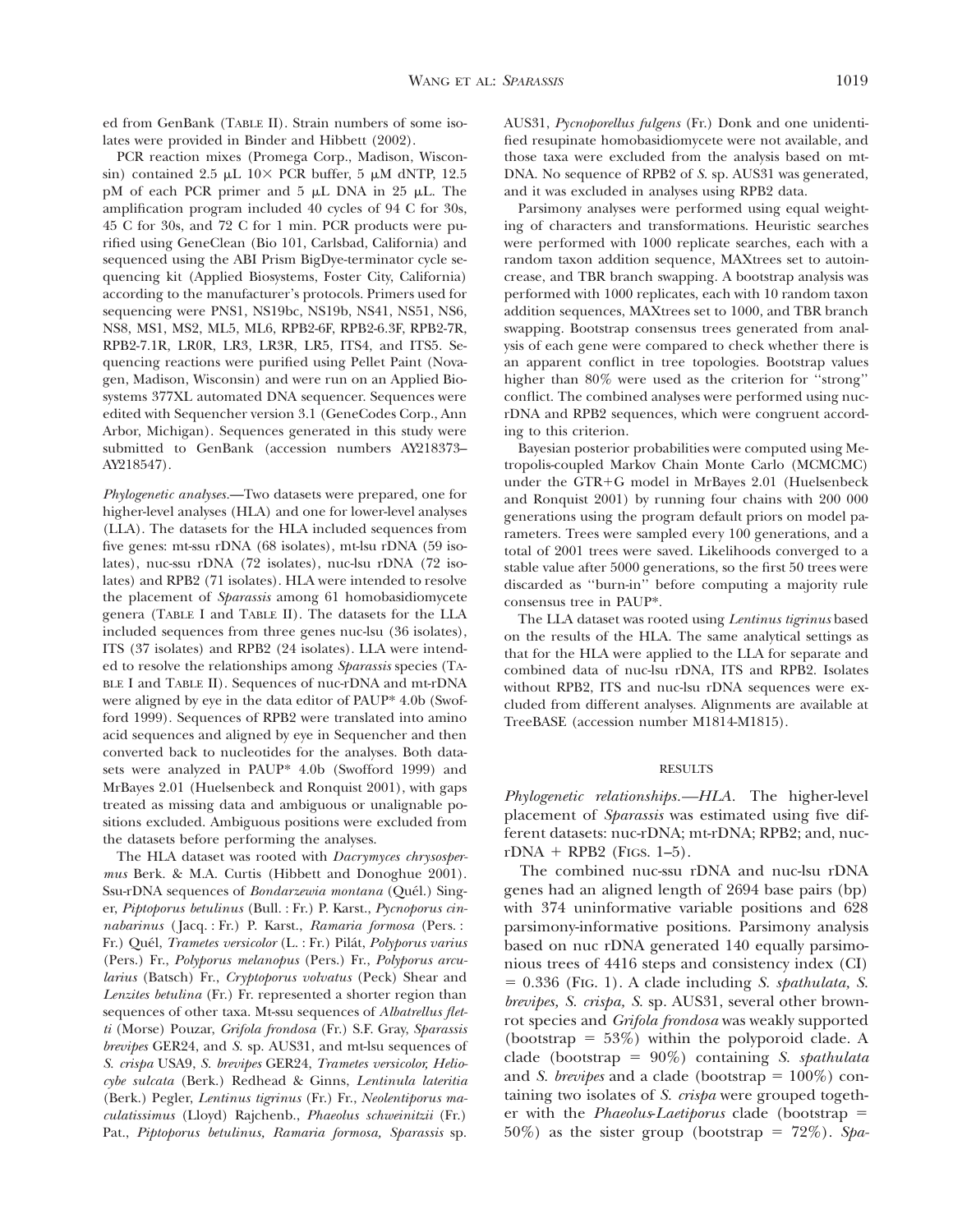

FIGS. 1-3. Higher-level phylogenetic relationships of Sparassi inferred with single-gene equally weighted parsimony analysis. 1. Nuc-rDNA analysis. 1 of 140 equally FIGS. 1–3. Higher-level phylogenetic relationships of *Sparassis* inferred with single-gene equally weighted parsimony analysis. 1. Nuc-rDNA analysis. 1 of 140 equally  $= 0.496$ ). 3. 0.357). Brown-rot species are in bold type. Nodes that collapse in the strict  $= 0.364, R1$  1810, CI 0.461). 2. Mt-rDNA analysis. 1 of 733 equally parsimonious trees (Length consensus tree are marked with an asterisk above the branch. Bootstrap values greater than 50% are indicated along nodes. consensus tree are marked with an asterisk above the branch. Bootstrap values greater than 50% are indicated along nodes. $= 0.172$ , RI 5253, CI RPB2 analysis. 1 of 3 equally parsimonious trees (Length  $= 0.336, R1$  $=4416, \, \text{CI}$ parsimonious trees (Length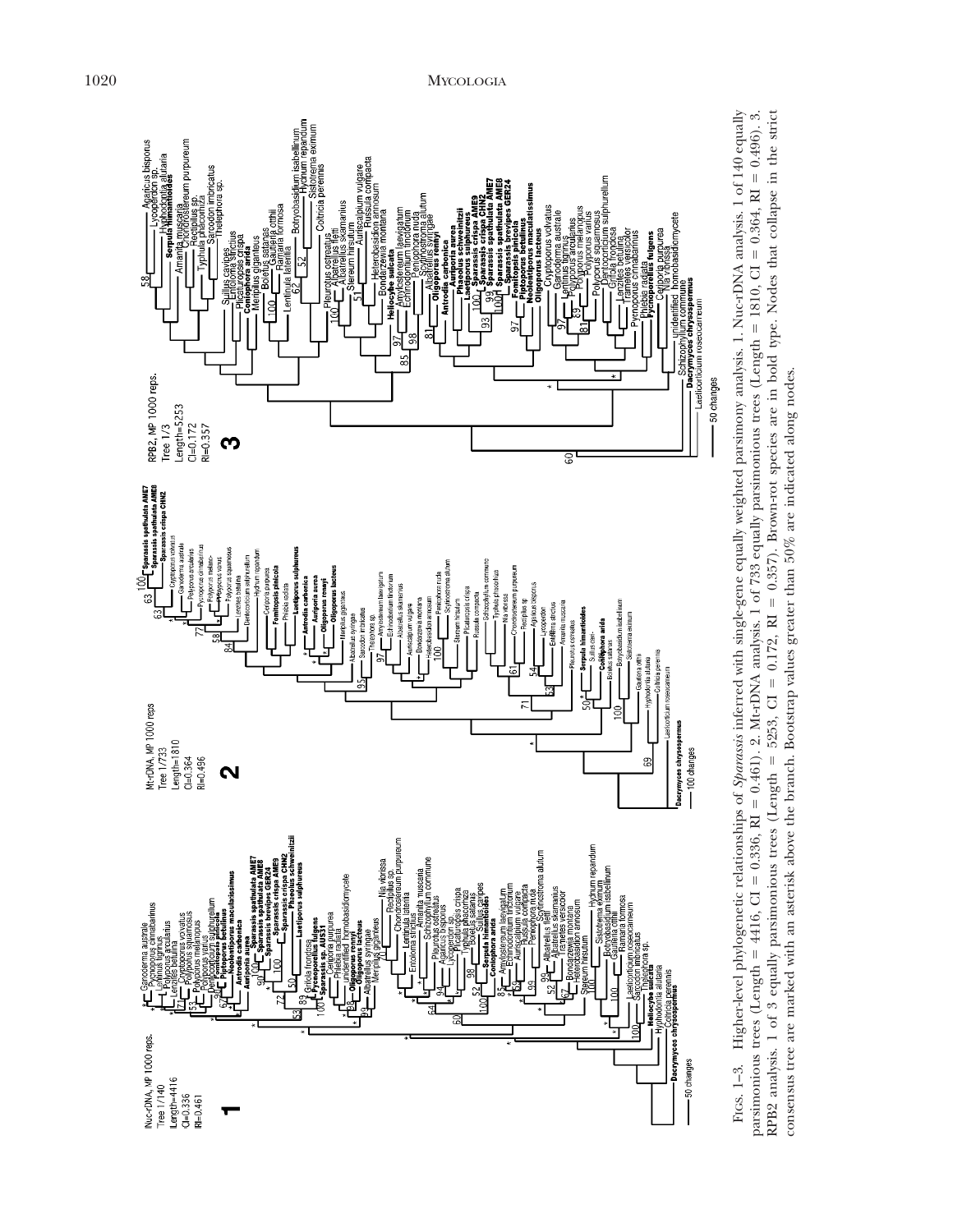*rassis* sp. AUS31 was grouped with *Grifola frondosa* and *Pycnoporellus fulgens* (bootstrap  $= 100\%$ ). The brown-rot polypores *Fomitopsis, Piptoporus* and *Neolentiporus* formed a clade (bootstrap  $= 67\%$ ). Relationships between white-rot and brown-rot species in the polyporoid clade were not well resolved.

The mt-rDNA had an aligned length of 684 bp with 117 uninformative variable positions and 290 parsimony-informative positions. Parsimony analysis based on mt-rDNA (FIG. 2) generated 733 equally parsimonious trees of 1810 steps with CI =  $0.364$ . A clade containing *Sparassis spathulata* and *S. crispa* was weakly supported (bootstrap  $= 63\%$ ) and was grouped with white-rot species including *Ganoderma, Pycnoporus* and *Polyporus* (bootstrap  $= 84\%$ ).

The RPB2 sequences had an aligned length of 510 bp with 79 uninformative variable positions and 333 parsimony-informative positions. Parsimony analysis based on RPB2 (FIG. 3) generated three equally parsimonious trees of 5253 steps with  $CI = 0.172$ . Brownrot species of *Oligoporus, Antrodia, Auriporia, Phaeolus, Laetiporus, Sparassis, Fomitopsis, Piptoporus, Neolentiporus* and the white-rot species *Albatrellus syringae* (Parm.) Pouz. formed a weakly supported clade, within which there was a clade containing *S. crispa, S. spathulata* and *S. brevipes* (bootstrap  $= 93\%$ ).

The combined nuc-rDNA and RPB2 genes had an aligned length of 3149 bp with 449 uninformative variable positions and 954 parsimony-informative positions. Parsimony analysis based on this dataset generated 19 equally parsimonious trees of 9866 steps with  $CI = 0.240$  (Fig. 4). *Sparassis* species, including *S. spathulata, S. brevipes* and *S. crispa,* were monophyletic (bootstrap = 87%) with the *Phaeolus-Laetiporus* clade (bootstrap =  $64\%$ ) as its sister group (bootstrap =  $68\%$ ). A brown-rot polypore clade, the *Fomitopsis*-*Piptoporus*-*Neolentiporus* clade, also was supported (bootstrap =  $87\%$ ), but the relationships among brown-rot and white-rot species in the polyporoid clade still were not well resolved.

Bayesian analysis based on combined nuc-rDNA and RPB2 sequences (FIG. 5) strongly supported (posterior probability =  $93\%$ ) a clade containing *Sparassis, Phaeolus, Pycnoporellus,* and *Grifola,* in which *Sparassis* species are monophyletic (posterior probability  $= 99\%$ ). Two more clades of brown rot polypores were supported: the *Fomitopsis*-*Piptoporus*-*Neolentiporus*-*Laetiporus* clade (posterior probability % 85%) and the *Oligoporus*-*Antrodia* clade (posterior probability  $= 61\%$ ). In addition, the clade including white rot species of *Cryptoporus, Ganoderma, Lentinus, Polyporus, Dentocorticium, Lenzites, Pycnoporus* and *Trametes* is strongly supported (posterior probability =  $96\%$ ).

*LLA.* The lower-level relationships among *Sparas-*

*sis* species were estimated using five different datasets: nuc-lsu rDNA; ITS; RPB2; nuc-lsu rDNA+ITS; and nuc-lsu rDNA+ITS+RPB2. Trees inferred from single regions showed similar topologies to trees inferred from the combined sequences but with weaker branch support (FIGS. 6–9).

The RPB2 sequences had an aligned length of 642 bp with 87 uninformative variable positions and 225 parsimony-informative positions. Parsimony analysis based on the RPB2 gene generated 282 equally parsimonious trees of 789 steps with  $CI = 0.608$  (Fig. 6). A clade containing *Sparassis crispa, S.* cf. *crispa, S. spathulata, S. brevipes* and *S.* sp. THAI was supported weakly (bootstrap  $= 61\%$ ) with *S.* sp. THAI as a basal branch. One North American isolate and four European isolates of *S. crispa* and six Chinese isolates of *S.* cf. *crispa* formed a clade (bootstrap  $=$ 100%). Isolates of *S. spathulata* formed a clade (bootstrap  $= 96\%$ ) with *S. brevipes* as its sister group (bootstrap  $= 100\%$ ). The relationship among the *Sparassis* clade and other brown-rot polypores were not resolved. Unfortunately, no RPB2 sequences were obtained for *S. radicata, S.* sp. AUS31 and isolates of *S. crispa* collected from Georgia (AME28), Tennessee (AME32) and western North America (TABLE I).

The combined sequences of nuc-lsu rDNA, ITS and RPB2 had an aligned length of 2080 bp with 286 uninformative variable positions and 505 parsimonyinformative positions. Parsimony analysis based on this dataset generated 20 equally parsimonious trees of  $1818$  steps with  $CI = 0.633$  (FIG. 7). *Sparassis* species formed a monophyletic group (bootstrap  $=$ 79%) with *S.* sp. THAI as a basal branch. Five clades were found within the *Sparassis* clade: Asian *S.* cf.  $crispa$  clade (bootstrap =  $96\%$ ), European-North American *S. crispa* clade (bootstrap = 64%), *S. spathulata* clade (bootstrap =  $100\%$ ), *S. brevipes* and *S.* sp. THAI. *Laetiporus* and *Phaeolus* formed a clade (bootstrap  $= 98\%$ ), which is the sister group of the *Sparassis* clade.

The combined sequences of nuc-lsu rDNA and ITS had an aligned length of 1432 bp with 193 uninformative variable positions and 295 parsimonyinformative positions. Parsimony analysis based on this dataset generated 90 equally parsimonious trees of 1061 steps with  $CI = 0.644$  (FIG. 8). Eight clades were recognized among *Sparassis* species: *crispa* clade (European isolates of *S. crispa*, bootstrap  $=$ 69%), *radicata* clade (western North American isolates of *S. crispa* and *S. radicata*, bootstrap =  $67\%$ ), Asian *crispa* clade (Chinese isolates of *S.* cf. *crispa,* bootstrap % 94%), *brevipes* clade (European isolates of *S. brevipes,* bootstrap =  $100\%$ *), spathulata* clade (eastern North American isolates of *S. spathulata,* bootstrap % 100%), and two unidentified *Sparassis*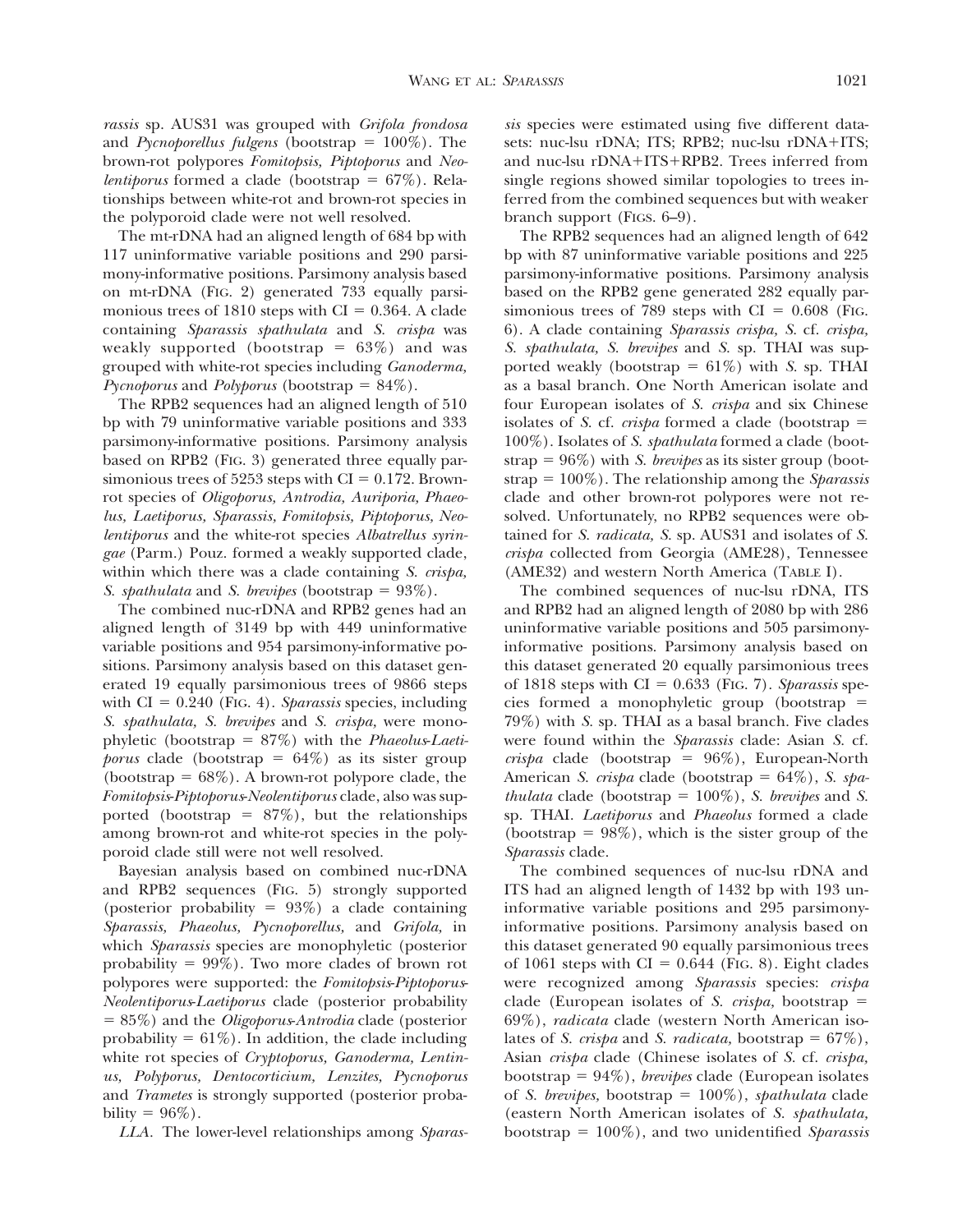

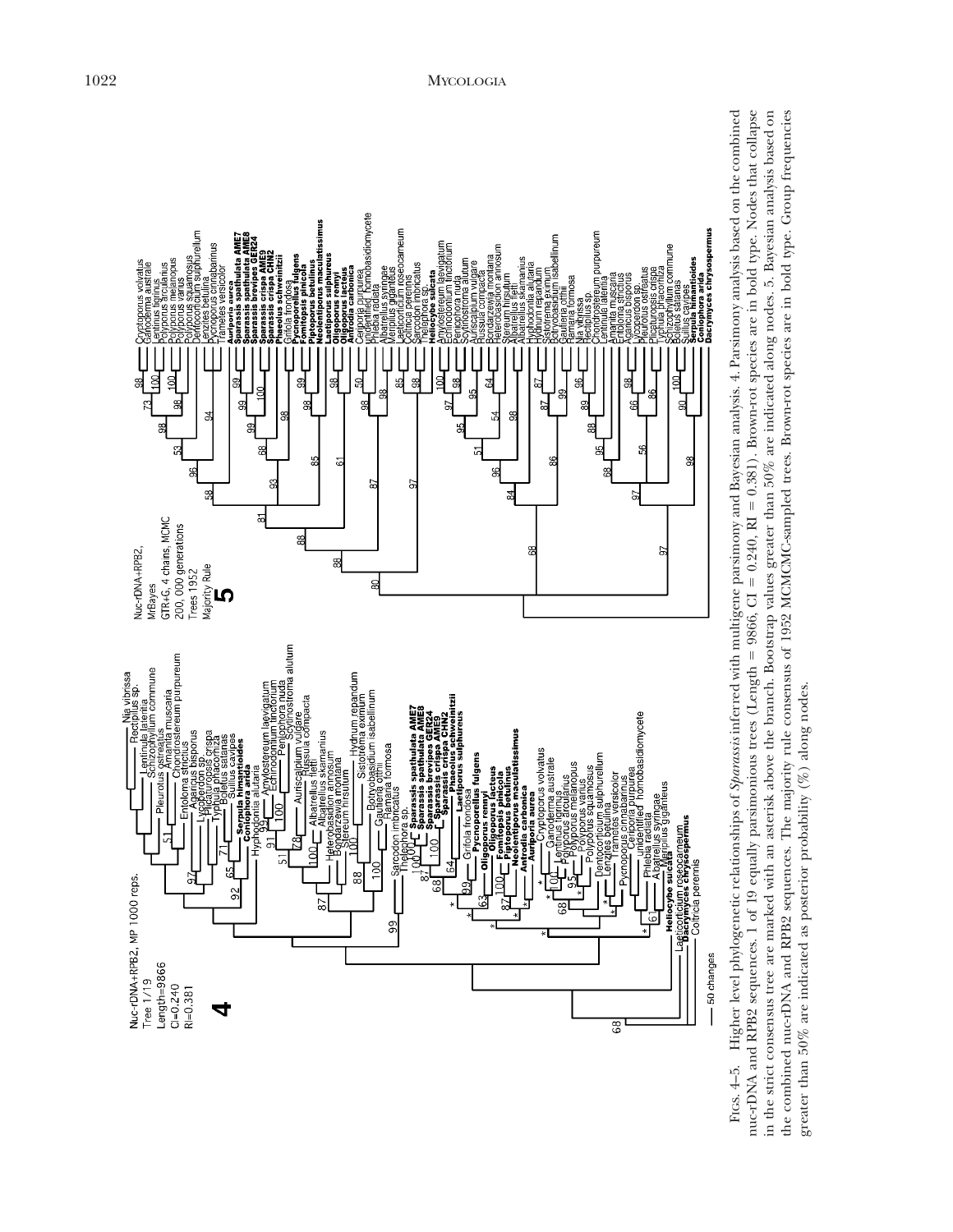

FIGS. 6-8. Lower-level phylogenetic relationships of Sparassis inferred with single-gene and multi-gene analysis. 6. Relationships among Sparassis species inferred 0.679). 8. Relationships among *Sparassis* named and indicated by black bars. Nodes that collapse in the strict consensus tree are marked with an asterisk above the branch. Bootstrap values greater than 50% FIGS. 6–8. Lower-level phylogenetic relationships of *Sparassis* inferred with single-gene and multi-gene analysis. 6. Relationships among *Sparassis* species inferred 0.656). 7. Relationships among *Sparassis* species inferred from the  $= 0.765$ ). Clades are named and indicated by black bars. Nodes that collapse in the strict consensus tree are marked with an asterisk above the branch. Bootstrap values greater than 50%  $= 0.644, R1$  $= 1061, \, \text{CI}$  $= 0.633, R1$ species inferred from the combined nuc-lsu-rDNA and ITS sequences. One of 90 equally parsimonious trees (Length 1818, CI combined nuc-lsu-rDNA, ITS, and RPB2 sequences. One of 20 equally parsimonious trees (Length  $= 0.608, R1$ % 798, CI from the RPB2 sequences. 1 of 282 equally parsimonious trees (Length are indicated along nodes. are indicated along nodes.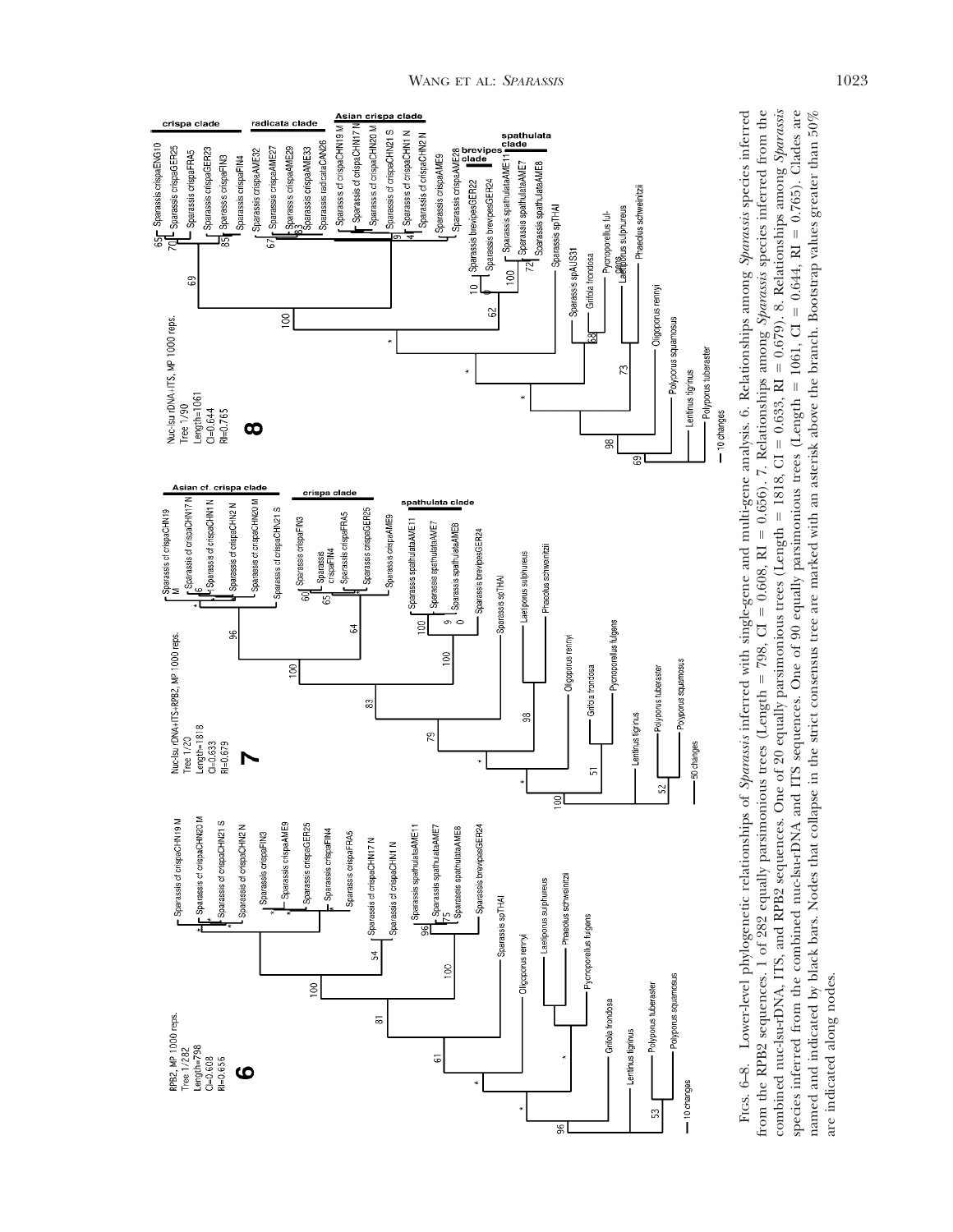### 1024 MYCOLOGIA



FIG. 9. Lower-level phylogenetic relationships of *Sparassis* inferred with multigene Bayesian analysis and representative fruiting body morphologies. The majority rule consensus of 1952 MCMCMC-sampled trees. Group frequencies greater than 50% are indicated as posterior probability (%) along nodes.

species, *S.* sp. THAI and *S.* sp. AUS31. Two eastern North American isolates of *S. crispa* (*S. crispa* AME9 and AME28) formed a branch close to the *radicata* clade and the Asian *crispa* clade without bootstrap support. Relationships among those clades and lineages were not completely resolved. The *crispa* clade, the *radicata* clade, the Asian *crispa* clade and two eastern North American *S. crispa* were supported as monophyletic (bootstrap =  $100\%$ ), whereas the *brevipes* clade and the *spathulata* clade were grouped together (bootstrap  $= 62\%$ ). *S.* sp. AUS31 was grouped with *Grifola* and *Pycnoporellus* (bootstrap value less than 50%).

Bayesian analysis based on the combined sequences of nuc-lsu rDNA and ITS provided higher confidence for all clades and lineages of *Sparassis* observed in the parsimony analysis (FIG. 9). The *crispa*

clade (posterior probability  $= 98\%$ ), the *radicata* clade (posterior probability  $= 74\%$ ), the Asian *crispa* clade (posterior probability = 100%), the *brevipes* clade (posterior probability  $= 100\%$ ), and the *spathulata* clade (posterior probability  $= 100\%$ ) were confirmed. Two eastern North American isolates of *S. crispa* formed a weakly supported clade (posterior probability  $= 64\%$ ). *Sparassis* species were strongly supported as monophyletic (posterior probability  $=$ 86%) with *Grifola* and *Pycnoporellus* as the sister group. All species from the Northern Hemisphere formed a clade (posterior probability  $= 100\%$ ). *S. brevipes* and *S. spathulata* were grouped together (posterior probability = 99%), and the *crispa* clade, the *radicata* clade, the Asian *crispa* clade and eastern North American *S. crispa* formed a monophyletic group (posterior probability  $= 100\%$ ).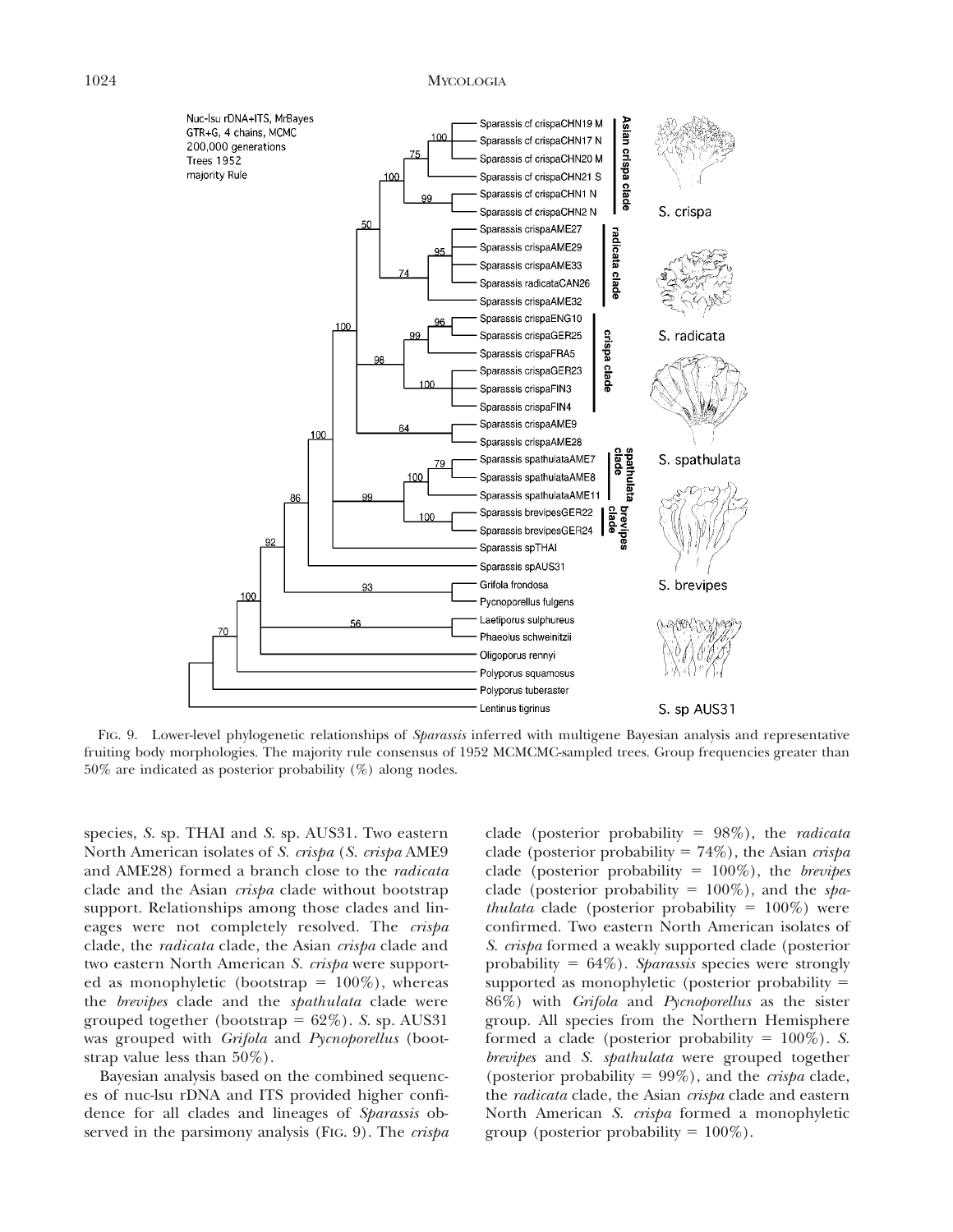### MORPHOLOGY AND TAXONOMY

The lack of type specimens hampers the taxonomic and nomenclatural studies of the genus *Sparassis.* Martin and Gilbertson (1976), Kreisel (1983), and Burdsall and Miller (1988a, b), have produced authoritative taxonomies of *Sparassis.* This study used recent collections because they provide high quality DNA for molecular studies. For nomenclatural purposes, however, it would be useful to attempt to extract DNA from the older specimens studied by Gilbertson and others. All the collections were studied morphologically following widely accepted species concepts, which are based on Weir (1917), Kreisel (1983) and Burdsall and Miller (1988a, b). Simplified taxonomic descriptions and habit illustrations (FIG. 9) based on our own observations are provided in addition to the major clades found in phylogenetic analyses (as in FIG. 8). Commentary is provided regarding morphological incongruence or conflict among the members of each clade.

**brevipes clade** (represented by *Sparassis brevipes* Krombh.)

Base of basidiocarps composed of a round mass. Flabellae spathulate, all originating directly from a common base, split into pieces and then fused with others several times on the way to the top, azonate to not distinctively zonate, margin entire. Hyphal system monomitic, simple septate, no clamp connection observed. Basidiospores hyaline, thin-walled, smooth, broadly elliptic to subglobose,  $(3.9-)4.4-5.2(-5.5) \times$  $(6.2-)6.8-7.8(-8.7) \mu m.$  Distribution: Europe.

 $Specimens\ examined.~ GERMANY. BADEN-WÜRTTEM-$ BERG: In mixed forest of *Abies, Picea, Pinus* and *Fagus* on limestone, 24-IX-1995, MBUH (ILKKA96-1044); VIII-1978, RB8/78.

*Commentary. Sparassis brevipes* has been documented in Europe without precise typification (Burdsall and Miller 1988a). Morphological studies showed that there are at least two distinct *Sparassis* species in European samples. We followed Kreisel's (1983) concept and accepted the widely used name *S. brevipes* to represent the European species mostly growing on *Abies, Fagus* and *Quercus. S. brevipes* is similar to the eastern North American *S. spathulata* in spore size and possession of simple septate hyphae, but the flabellae of *S. brevipes* are azonate.

# **crispa clade** (represented by *Sparassis crispa* Wulf. : Fr.)

Base of basidiocarps branched and elongated to form several flattened branches. Flabellae extend from the branches, broad but short, dissected and contorted, azonate, margin entire. Hyphal system

monomitic, clamp connections present, gelatinous hyphae rarely present. Basidiospores hyaline, thinwalled, smooth, subglobose,  $4.0-4.9 \times 4.9-6.0(-6.9)$  $\mu$ m. Distribution: Europe, eastern North America.

*Specimens examined.* USA. MASSACHUSETTS: Purgatory Chasm State Park, 15-IX-2001, *FH* (*ZW-Clarku003*); GEOR-GIA: Fort Top Mountains, 13-IX-1983, *TENN44575.* FIN-LAND. North Kotinen Forest: on *Pinus,* 12-IX-1997, *MBUH* (*YCD2637*); PAINO TUOREENAN: 25-IX-1983, *MBUH* (*Savolaninen*). FRANCE. LOZERE: in mixed forest of *Fagus, Picea* and *Quercus,* 21-X-1994, *MBUH* (*PIR-JO&ILKKA94-1587*). SWEDEN. NARKE: on *Pinus,* 26-X-1988, *MBUH* (*ILKKA88-2036*). UK. ESHER COMMON, SURREY: collected by P.M. Kirk, on *Pinus sylvestris,* 29-X-2000, *BMS2857.* GERMANY. 6-IX-1987, *RB9/6/87*; collected by Doris Laber, 27-IX-1996, *MBUH.*

*Commentary.* Neotypification of *Sparassis crispa* was based on a European collection (Burdsall and Miller 1988b). *S. crispa* has been reported from Europe, eastern Asia and North America (Breitenbach and Kränzlin 1986; Burdsall and Miller 1988a, 1988b; Gilbertson 1980; Imazeki et al 1988; Mao et al 1993; Martin and Gilbertson 1976). Asian collections under the name of *S. crispa* are morphologically different from European *S. crispa.* European *S. crispa* collections are characterized by branched basidiocarps, strongly dissected and contorted flabellae and are strictly growing on conifers. Two North American isolates, FH-ZW-Clarku003 (*S. crispa* AME9) and TENN44575 (*S. crispa* AME28), were not nested in the *crispa* clade in two analyses (FIGS. 8–9) and need further study. FH-ZW-Clarku003 collected from Massachusetts is similar to the European *S. crispa* except for possessing gelatinous hyphae. TENN44575 collected from Georgia is similar to the western North American *S. radicata,* which has bigger, slightly dissected and contorted flabellae.

# **Asian crispa clade** (represented by *Sparassis* cf. *crispa* Wulf. : Fr.)

Base of basidiocarps branched or not. Flabellae mostly extend from a common central mass, broad, dissected and slightly contorted, azonate, margins sometimes tooth-like. Hyphal system monomitic, clamp connections present. Basidiospores hyaline, thin-walled, smooth, subglobose,  $4.0-5.0 \times 5.0-6.0$  $(-6.6)$  µm. Distribution: eastern Asia (Japan and China).

*Specimens examined.* CHINA. JILIN, ANTU: Changbaishan Mountains, on *Larix* sp., 16-IX-1995, *MBUH (YCD2145)*; on *Larix* sp., 14-VIII-1997, *MBUH(YCD2470)*; on conifers, 25-VII-1960, *HMAS30269*; on conifers, 1-VIII-1960, *HMAS30270*; NEIMENGU: Arxan Mountains, 14- VIII-1991, *HMAS60590*; SICHUAN, DAOCHENG: on *Picea,* 11-VIII-1984, *HKAS15728*; SICHUAN, XIANGCHENG: on *Quercus* sp., 17-VII-1998, *HKAS 32363*; YUNNAN, ZHONG-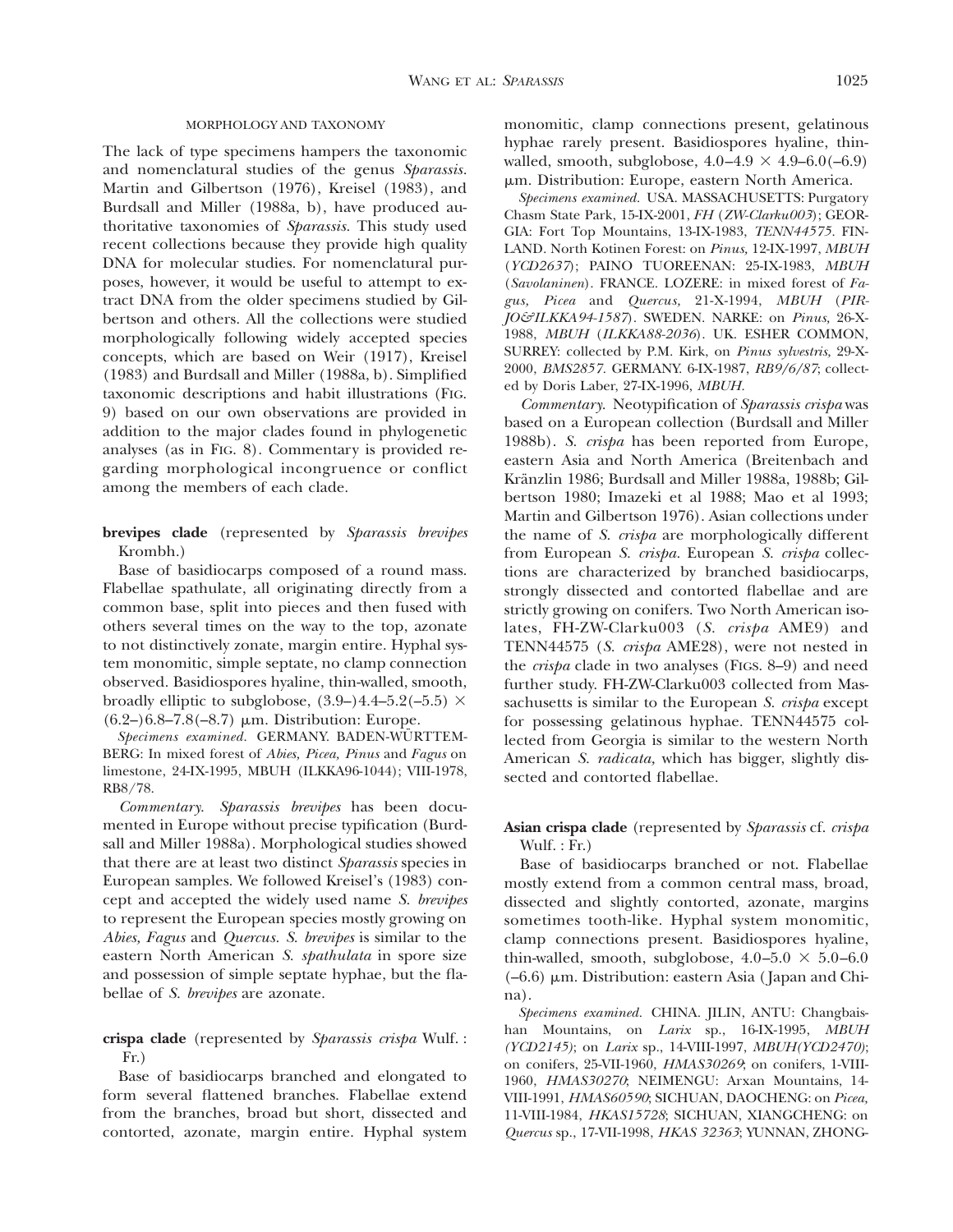DIAN: on *Larix,* 25-VII-1986, *HKAS17477.* JAPAN. NAGA-NO PREF, USUDA: on *Larix,* VII-1988, *FFPRI(Tsengoku)*; 5- IX-1989, *FFPRI(F-15706).*

*Commentary. Sparassis crispa* reported and collected from Japan and China are macro-morphologically distinct from European *S. crispa* and are referred to as *S.* cf. *crispa* in this study. Flabellae of *S.* cf. *crispa* are similar to those of *S. radicata,* but they are bigger and not as contorted as in European *S. crispa* collections. Chinese collections show a host range from conifers such as *Larix, Pinus* to hardwood plants (dactyls) such as *Quercus. S. radicata* so far has been reported only on Douglas-fir and Pines (Martin and Gilbertson 1976).

**radicata clade** (represented by *Sparassis radicata* Weir)

Basidiocarps expand from a round mass. Flabellae anastomosed, vertically subdivided, broad, dissected and slightly contorted, azonate. Hyphal system monomitic, clamp connections present. Basidiospores hyaline, thin-walled, smooth, broadly elliptic to subglobose,  $3.9-5.0 \times 6.3-7.0 \mu m$ . Distribution: western North America.

*Specimens examined.* CANADA. VANCOUVER: Stanley Park, on *Tsuga heterophylla,* collected by P. Koreger, 6-X-1985, *UBC(F12464).* USA. WASHINGTON: on the base of *Tsuga* sp., 4-X-1984, *TENN45811*; on base of conifer, 3-X-1992, *TENN52558*; CALIFORNIA: 13-II-1998, *TENN56253*; TENNESSEE: Great Smoky Mountains National Park, on base of *Pinus* sp., 28-VII-1991, *TENN50232.*

*Commentary. S. radicata* is well studied and was thought to be conspecific with the European and Asian *S. crispa,* mainly based on culture studies and dikaryon-monokaryon mating tests (Martin and Gilbertson 1976). Morphologically, *S. radicata* is similar to Asian *S.* cf. *crispa* in having large but not strongly contorted flabellae. The flabellae arise radially from a common center rather than from a branched base as in the European *S. crispa.*

# **spathulata clade** (represented by *Sparassis spathulata* Schw. : Fr.)

Base of basidiocarps composed of a round mass. Flabellae spathulate, all originating from a common base, anastomosing and vertically subdivided, distinctively zonate, margin entire. Hyphal system monomitic, simply septate, no clamp connections observed. Basidiospores hyaline, thin-walled, smooth, broadly elliptic to subglobose,  $4.7-5.8 \times (5.9-)6.9-8.0 \mu m$ . Distribution: eastern North America and Japan (?).

*Specimens examined.* USA, MASSACHUSETTS: on *Quercus* sp., 13-IX-2001, *FH (ZW-Clarku001)*; WORCESTER: on *Quercus* sp., 1-X-2000, *FH (ZW-Clarku004)*; NEW HAMPSPHERE: Walpole, 7-IX-2001, *FH (ZW-Clarku002)*;

SOUTH CAROLINA: Oconee, 18-VIII-1992, *TENN51767.* JAPAN. HONSHU, TODAI-JI: collected by Kumiko and Korf, 22-VIII-1959, *CUP(JA-1385).*

*Commentary.* The large, zonate, vertically oriented flabellae of *S. spathulata* distinguish this species from other *Sparassis* species. *S. spathulata* is similar to the European *S. brevipes* (synonym: *S. laminosa*) in some aspects, and therefore validity of *S. spathulata* as a separate species was doubted by Burdsall and Miller (1988a). Eastern North American *S. spathulata* have been found on both *Pinus* and *Quercus,* whereas *S. brevipes* has been found mostly on *Quercus.* One Japanese collection (CUP JA1385) was identified as *S. spathulata,* which might be introduced from North America and so far is the only report of this species from Asia. Basidiocarp development of *S. spathulata* begins with central daedaloid ridges on the surface. These ridges expand somewhat parallel to form flabellae with an amphigenous hymenium.

### **Sparassis sp. AUS**

Base of basidiocarps complex, flabellae narrow and highly branched, azonate. Branch tips flattened, often daedalioid arranged, then crested. Lower branches light ochraceous buff, upper branches pinkish buff to light ochraceous salmon. Margin with 2–4 fork-like teeth when dried. Hyphal system monomitic, simply septate, no clamp connections observed. Basidiospores hyaline, thin-walled, smooth, broadly elliptic to subglobose,  $4.8-5.9 \times 5.8-7.5 \mu m$ . Distribution: Australia.

*Specimens examined.* Australia. TASMANIA, VIS. GEES-TON: Tahune Forest Reserve, 5-VI-1991, by R. Peterson and A. Mills, *TENN50289, Alan Mills (3996).*

*Commentary.* This fungus shows a unique macromorphology and was identified as *Sparassis* sp. by the collectors. The amphigenous hymenium and the arrangement of the flabellae make this fungus a *Sparassis* species. There is only one collection of this fungus, and the base was rotten away. More and better materials from the southern hemisphere are necessary for further studies.

#### **Sparassis sp. THAI**

Basidiocarps composed of a rosette of flabellae. Flabellae loosely arranged, up to 120 mm broad, margin not dissected, wavy, azonate. Hyphal system monomitic, clamp connections present. Hymenium layer composed of basidia and cystidia. Basidiospores hyaline, thin-walled, smooth, subglobose to broadly ellipsoid-ovoid,  $6-7 \times 7-9 \mu m$ . Distribution: Thailand.

*Specimens examined.* THAILAND, CHIANG MAI PROV-INCE: Doi Inthanon National Park, at the base of a living oak tree (*Quercus eumorpha*), 27-VI-2002, *SFSU (D.E. Desjardin 7410).*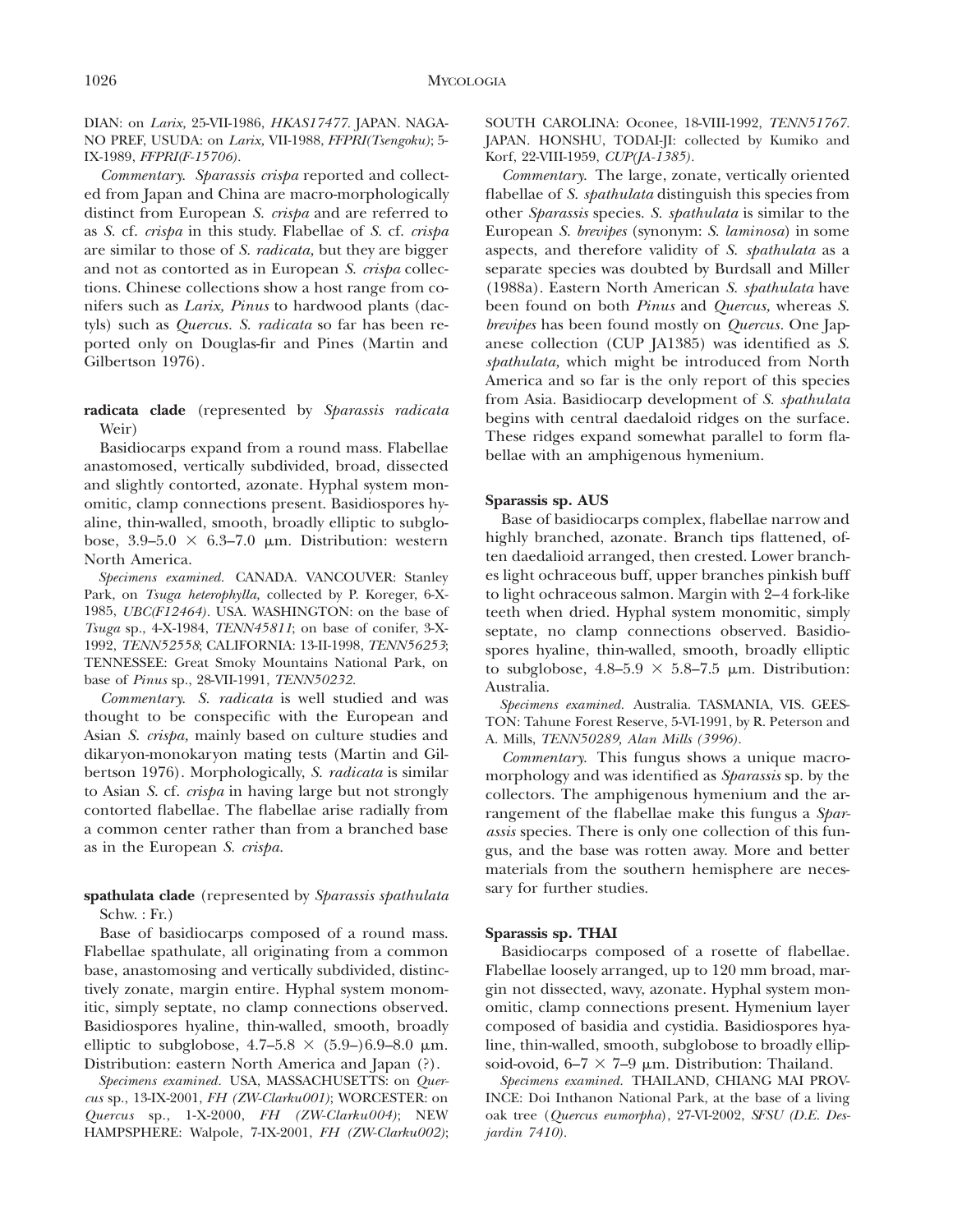*Commentary. Sparassis* sp THAI is distinct from other *Sparassis* species in possessing cystidia and larger basidiospores. Taxonomy of this fungus is discussed elsewhere (Desjardin et al 2004).

#### DISCUSSION

Sequences from five loci (nuc-ssu rDNA, nuc-lsu rDNA, mt-ssu rDNA, mt-lsu rDNA and RPB2) were used to infer the higher-level phylogenetic relationships of *Sparassis.* Not all the possible combinations of these loci have been analyzed, and nuc-rDNA  $(nuc-ssu rDNA + nuc-lsu rDNA)$ , mt-rDNA  $(mt-ssu$  $rDNA + mt-lsu rDNA)$  and RPB2 genes have been treated as three unlinked units. *Sparassis* species were nested within the polyporoid clade in all the analyses.

Parsimony analyses, except for the one based on the RPB2 gene alone, showed a similar tree topology for the major clades in homobasidiomycetes. The nucleotide sequences of the RPB2 gene, between the primer pairs bRPB2-6f and bRPB2-7r, are highly variable, which suggests that nucleotide sequences in this part of the gene are saturated among taxa sampled here. Analyses based on the amino acid sequences (data not shown) suggest that amino acid sequences in this part of the gene are too conserved to be informative for HLA, however. Combining RPB2 sequences with nuc rDNA sequences increased the number of resolved clades (FIGS. 1, 3, 4) and reduced the number of equally parsimonious trees.

*Sparassis* species were grouped with some white-rot polypores in the parsimony analysis based only on mitochondrial rDNA, whereas other analyses suggested a close relationship between *Sparassis* species and other brown-rot polypores. Much of the mt-rDNA has multiple deletions and insertions and was excluded from the dataset. The mt-lsu rDNA sequences of onefifth of the taxa sampled, including *Phaeolus schweinitzii,* were not available, so inferences regarding the higher-level phylogenetic relationships of *Sparassis* species based mostly on the combined nuc-rDNA and RPB2 sequences.

*Sparassis* species form a monophyletic group within the polyporoid clade supported by multilocus molecular data (FIGS. 1–5). *Sparassis* is closely related to *Phaeolus, Laetiporus, Pycnoporellus, Auriporia, Oligoporus* and other brown-rot polypores. *Phaeolus* and *Laetiporus* were confirmed as the sister group of *Sparassis* using equally weighted parsimony (FIGS. 1, 3, 4) as in previous studies (Hibbett et al 1997). *Phaeolus, Laetiporus* and *Sparassis* are united by the production of a brown rot, bipolar mating system and the habit of growth as a root and butt rot on living trees (rarely on dead trees and logs). Bayesian analysis (FIG. 5) suggests a close relationship among *Spar-* *assis* species, *Phaeolus, Grifola* and *Pycnoporellus. Pycnoporellus* was thought to be closely related to *Phaeolus* (Gilbertson and Ryvarden 1987), and the cystidia similar to those found in *Phaeolus* and *Pycnoporellus* were found in *Sparassis* sp. THAI as well (Desjardin et al 2004). Bayesian analysis supports a clade including *Fomitopsis, Piptoporus, Neolentiporus* and *Laetiporus,* which are all brown rot polypores with bipolar mating systems.

Sequences from three loci, nuc-lsu rDNA, ITS and RPB2, have been used to infer the lower-level phylogenetic relationships of *Sparassis.* ITS sequences of sampled taxa are divergent and difficult to align, and parsimony analysis based on ITS sequences alone generated more than 53 000 equally parsimonious trees with little resolution (data not shown). As expected, RPB2 were easier to align and provided more informative sites than ITS sequences. Combining RPB2 gene with nuc-lsu rDNA and ITS provided higher support to branches and better resolution (FIGS. 6–8). Unfortunately, RPB2 sequences were not obtained for most *Sparassis* collections from North America.

Except for two unidentified *Sparassis* species, *S.* sp. AUS and *S.* sp. THAI, five well-supported clades were found among *Sparassis* species. Asian isolates of *S.* cf. *crispa* show morphological differences compared with European *S. crispa.* Western North American collections of *Sparassis,* including three isolates identified as *S. crispa* and one as *S. radicata,* formed a clade, and they morphologically are similar to the Asian *S.* cf. *crispa. Sparassis spathulata, S. brevipes* and the European *S. crispa* are distinct species delimited by both molecular data and morphological characters. The recently collected cystidioid *Sparassis* sp. THAI was grouped with all *Sparassis* species and might provide clues to the plesiomorphic form of *Sparassis* (Desjardin pers comm). Recognizing the Australian collection (*S.* sp. AUS31) as a species of *Sparassis* denotes that this genus is distributed worldwide, but more material from the Southern Hemisphere is necessary to describe this species and to resolve the distribution pattern.

The relationships among members of *Sparassis crispa sensu lato,* which include European and eastern North American *S. crispa,* western North American *S. radicata* and Asian *S.* cf. *crispa,* were not well resolved in all the analyses. Asian *S.* cf. *crispa* and western North American *S. radicata* are morphologically similar, but they are not strongly supported to form a monophyletic group. The eastern North American *S. crispa* morphologically is identical to the European *S. crispa,* but molecular data do not suggest that the collections from both locations are conspecific. This eastern North America-Europe distribution pattern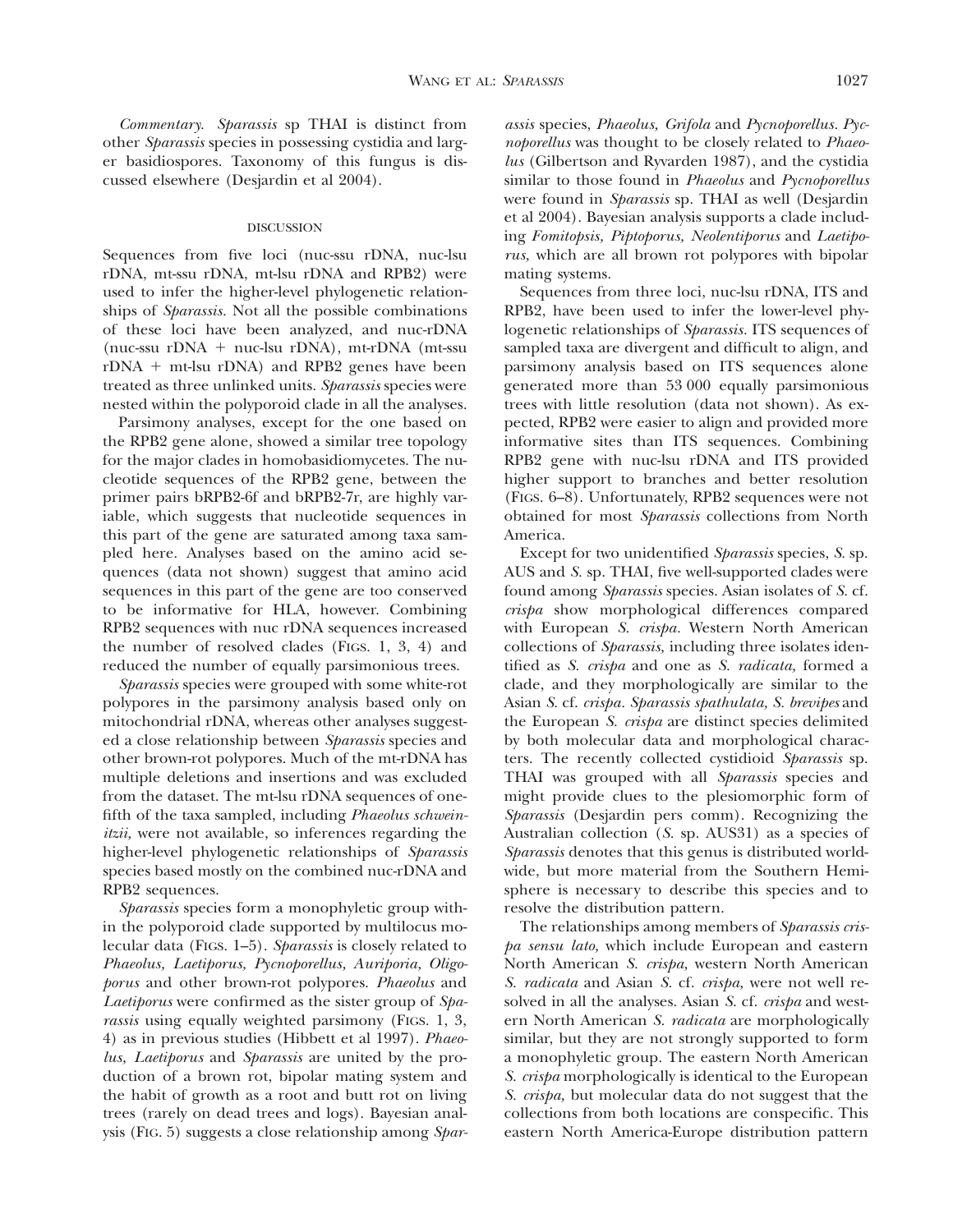was supported by the close relationship between eastern North American *S. spathulata* and European *S. brevipes.* North American *S. crispa* and *S. radicata* collections show a morphological transition between European *S. crispa* and Asian *S.* cf. *crispa* (i.e., eastern North American *S. crispa* is similar to European species whereas western North American *S. radicata* is similar to Asian *S.* cf. *crispa*). However, the lack of the RPB2 sequences from western North American collections make it premature to draw conclusions about biogeographic relationships among *S. crispa sensu lato.*

*Sparassis* is characterized morphologically by flabellae with an amphigenous hymenium and a central mass giving rise to the flabellae. The presence of clamp connections in *Sparassis crispa, S. radicata, S.* cf. *crispa* and *S.* sp. THAI suggests that clamp connections might have been lost in *S. spathulata* and *S. brevipes.* The spore size range in *Sparassis* species is overlapping and therefore not always reliable to use for recognizing species. Basidia with 2–4 sterigmata have been observed in all examined collections and basidiospores generally are larger when fewer spores are produced on single basidium.

Host shifts must have occurred in the evolution of *Sparassis* species. *S.* sp. THAI was thought to grow strickly on *Quercus,* and this trait has been kept in the lineages of *S. brevipes, S. spathulata* and Asian *S.* cf. *crispa,* but they all are known to have conifer hosts as well. European *S. crispa* and western North American *S. radicata* are found strictly on conifers. Additional ecological and phylogenetic studies could resolve patterns of host shifts in *Sparassis.*

#### ACKNOWLEDGMENTS

We thank R.H. Petersen, D.E. Desjardin, D.H. Pfister, R.J. Bandoni, T. Hattori, P.M. Kirk, G. Ringer, Z.L. Yang, Helmut Besl, and the curators of CUP, FH, HKAS, HMAS, MBUH, BMS, TENN and the herbaria in the University of Regensburg (REG) for providing specimens, and two reviewers for their helpful comments. This work was supported by National Sciences Foundation Grant DEB-9903835 to DSH and MB.

### LITERATURE CITED

- Binder M, Hibbett DS. 2002. Higher-level phylogenetic relationships of Homobasidiomycetes (mushroom-forming fungi) inferred from four rDNA regions. Mol Phylogenet Evol 22:76–90.
- Breitenbach J, Kränzlin F. 1986. Fungi of Switzerland. Vol. 2: Nongilled fungi. 412 p.
- Burdsall HH Jr, Miller OK Jr. 1988a. Type studies and nomenclatural considerations in the genus *Sparassis.* Mycotaxon 31:199–206.

. 1988b. Neotypification of *Sparassis crispa.* Mycotaxon 31:591–593.

- Desjardin DE, Wang Z, Binder M, Hibbett DS. 2004. *Sparassis cystidiosa* sp. nov. from Thailand is described using morphological and molecular data. Mycologia 96: 1008–1012.
- Donk MA. 1964. A conspectus of the families of the Aphyllophorales. Persoonia 3:199–324.
- Gilbertson RL. 1980. Wood-rotting fungi of North America. Mycologia 72:1–49.
- . 1981. North American wood-rotting fungi that cause brown rots. Mycotaxon 12:372–416.
- , Ryvarden L. 1987. North American polypores. Vol. 2. Fungiflora, Oslo.
- Hawksworth DL, Kirk PM, Sutton BC, Pegler DN. 1995. Ainsworth & Bisby's dictionary of the fungi. 8th ed. Wallingford, UK: CAB International. 616 p.
- Hibbett DS. 1996. Phylogenetic evidence for horizontal transmission of group I introns in the nuclear ribosomal DNA of mushroom-forming fungi. Mol Biol Evol 13: 903–917.
- , Donoghue MJ. 1994. Progress toward a phylogenetic classification of the Polyporaceae through parsimony analysis of mitochondrial ribosomal DNA sequences. Can J Bot 73 (Suppl. 1):S853–S861.
- , Pine EM, Langer E, Langer G, Donoghue MJ. 1997. Evolution of gilled mushroom and puffballs inferred from ribosome DNA sequences. Proc Nat Acad Sci USA 94:12002–12006.
- , Hansen K, Donoghue MJ. 1998. Phylogeny and biogeography of *Lentinula* inferred from an expanded rDNA data set. Myc Res 102:1041–1049.
- , Donoghue MJ. 2001. Analysis of character correlations among wood decay mechanisms, mating system, and substrate ranges in Homobasidiomycetes. Syst Biol 50:215–242.
- , Binder M. 2002. Evolution of complex fruiting-body morphologies in homobasidiomycetes. Proc R Soc Lond B269:1963–1969.
- Hirt RP, Logsdn JM, Healy B, Dorey MW, Doolittle WF, Embley TM. 1999. Microsporidia are related to fungi: evidence from the largest subunit of RNA polymerase II and other proteins. Proc Natl Acad Sci, USA 96:580– 585.
- Huelsenbeck JP, Ronquist F. 2001. MrBayes: Bayesian inference of phylogenetic trees. Bioinformatics 17:754–755.
- Imazeki R, Otani Y, Hongo T. 1988. Fungi of Japan. Tokyo, Japan: Yama-kei Publishers Co. Ltd. 623 p.
- Jülich W. 1981. Higher taxa of basidiomycetes. J Cramer, Vaduz. 485 p.
- Kirk PM, Cannon PF, David JC, Stalpers JA. 2001. Ainsworth & Bisby's dictionary of the fungi. 9th ed. Wallingford, UK: CAB International. 655 p.
- Kreisel H. 1983. Zur Taxonomie von *Sparassis laminosa* Fr. s. l. Fed Report 94:675–682.
- Liu YJ, Whelen S, Hall BD. 1999. Phylogenetic relationships among ascomycetes: evidence from a RNA polymerase II subunit. Mol Biol Evol 16:1799–1808.
- Mao XL, Jiang CP, Ciwang OZ. 1993. Economic macrofungi